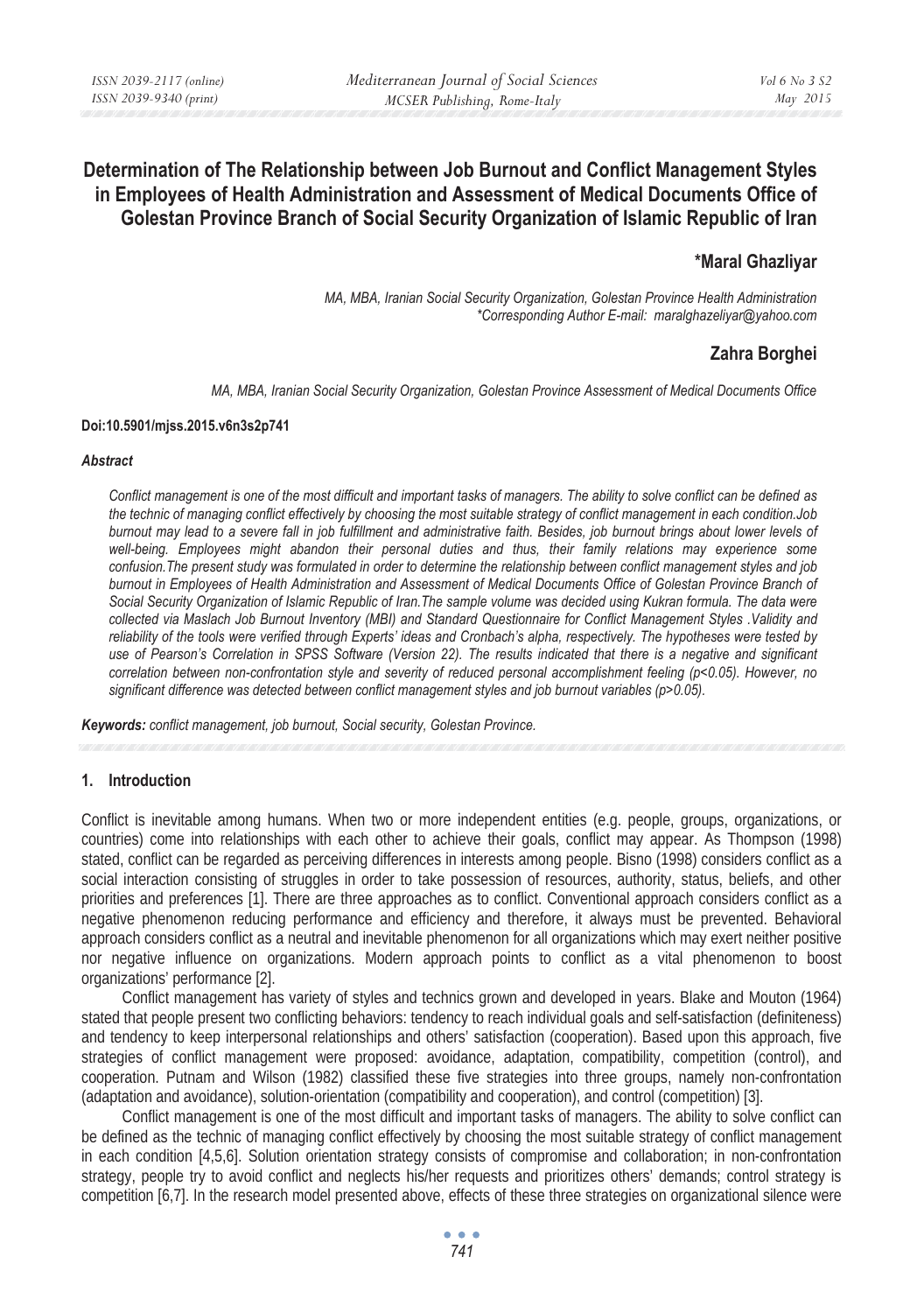| ISSN 2039-2117 (online) | Mediterranean Journal of Social Sciences | Vol 6 No 3 S2 |
|-------------------------|------------------------------------------|---------------|
| ISSN 2039-9340 (print)  | MCSER Publishing, Rome-Italy             | May 2015      |
|                         |                                          |               |

mentioned. Job burnout is a process in which behaviors and attitudes of employees become negative in response to occupational stressors. It is also defined as a long-term reaction toward repetitive stressors [8]. Job burnout may lead to anxiety, depression, lower self-esteem, inclination toward use of drugs, lower job performance, and more health problems in employees. It has also been shown to have adverse effect on individuals' personal lives [9]. In other words, job burnout is among vocational risk factors attracting a lot of attention in recent years. As mentioned above, there is a close correlation between occupational stressors and job burnout. Stress occurs when a considerable imbalance status exist between environmental demands and ability of personal response toward them. As environmental demands increase, stress may bring about more stress leading to job burnout. Job burnout is actually caused due to consistent stresses and it is inevitable in service-providing occupations [10]. Job burnout may lead to a severe fall in job fulfillment and administrative faith. Besides, job burnout brings about lower levels of well-being. Employees might abandon their personal duties and thus, their family relations may experience some confusion [11]. Moreover, the characteristics intangible of service include cannot be touched, cannot be felt, and cannot be seen. Then, it will difficult to the firm to set the charge for service [27] Social insurances commenced their activities in Iran by formation of Iranian Railway Employees Provident Fund in 1931. Inclusion of insurance supports resulted in passing "Employees' Insurances" as a law in 1943 and then, passing "Employees' Social Insurances" as a law in 1953 and onset of Employees' Social Insurances Organization. In 1963, its name turned in to "Social Insurances Organization" and finally in 1975, it got the name by which it is known today, i.e. "Social Security Organization". After Islamic Revolution of Iran, necessity of inclusion of all people to be able to use advantages of social security was considered and since then, prosperity in giving suitable services to all people of Iran has come within reach [12]. With regard to what mentioned above, the present study was formulated in order to determine the relationship between conflict management styles and job burnout in Employees of Health Administration and Assessment of Medical Documents Office of Golestan Province Branch of Social Security Organization of Islamic Republic of Iran. First, components of conflict management (non-confrontation, solution orientation, and control) were measured. Then, correlations of each style with job burnout' three sub-indices (i.e. emotional exhaustion, depersonalization, Reduced personal accomplishment feeling) in terms of frequency and severity were determined. Three hypotheses were considered as follows:

- H1: *There is a negative and significant correlation between non-confrontation style and frequency of emotional exhaustion.*
- H2: There is a negative and significant correlation between non-confrontation style and severity of emotional *exhaustion.*
- H3: *There is a negative and significant correlation between non-confrontation style and frequency of depersonalization.*
- H4: *There is a negative and significant correlation between non-confrontation style and severity of depersonalization.*
- H5: *There is a negative and significant correlation between non-confrontation style and frequency of reduced personal accomplishment feeling.*
- H6: *There is a negative and significant correlation between non-confrontation style and severity of reduced personal accomplishment feeling.*
- H7: *There is a negative and significant correlation between solution orientation style and frequency of emotional exhaustion.*
- H8: There is a negative and significant correlation between solution orientation style and severity of emotional *exhaustion.*
- H9: *There is a negative and significant correlation between solution orientation style and frequency of depersonalization.*
- H10: *There is a negative and significant correlation between solution orientation style and severity of depersonalization.*
- H11: *There is a negative and significant correlation between solution orientation style and frequency of reduced personal accomplishment feeling.*
- H12: *There is a negative and significant correlation between solution orientation style and severity of reduced personal accomplishment feeling.*
- H13: *There is a negative and significant correlation between control style and frequency of emotional exhaustion.*
- H14: *There is a negative and significant correlation between control style and severity of emotional exhaustion.*
- H15: *There is a negative and significant correlation between control style and frequency of depersonalization.*
- H16: *There is a negative and significant correlation between control style and severity of depersonalization.*
- H17: *There is a negative and significant correlation between control style and frequency of reduced personal*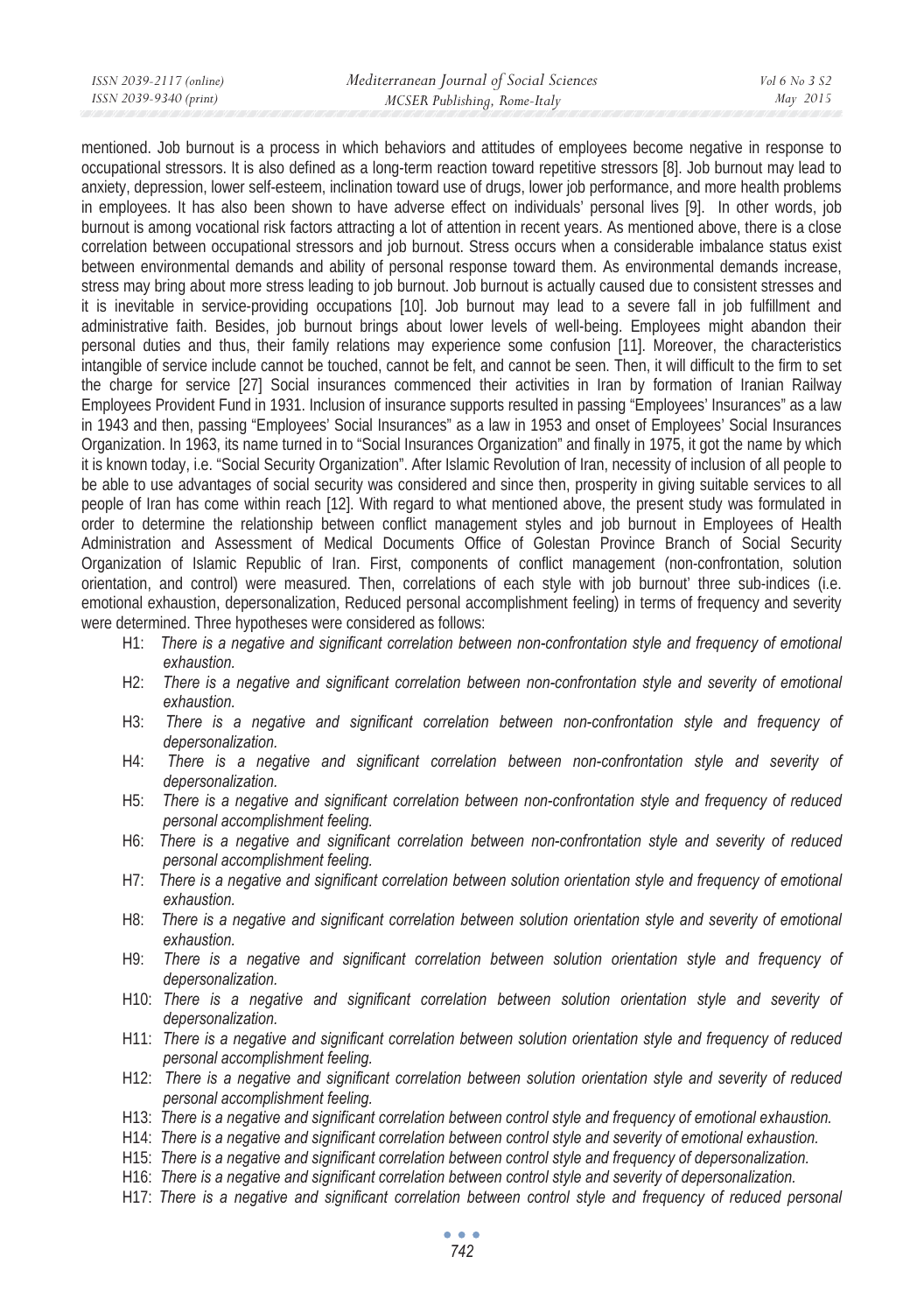#### *accomplishment feeling.*

H18: *There is a negative and significant correlation between control style and severity of reduced personal accomplishment feeling.* 

### **2. Methodology**

The present study is an applied work in terms of nature and goals and descriptive-surveying and correlational work in terms of method. The research community consisted of all employees working in Social Security Organization of Golestan Province. The samples were chosen according to not having physical and mental chronic ailments, drug use history, and severe disasters, e.g. loss of favorite individuals, separation, possessions loss, and so on during past 6 months on the basis of their own declaration. The sample volume was decided using Kukran formula. The data was collected via Maslach Job Burnout Inventory (MBI). The questionnaire is the most common tool for determining job burnout and comprises of 22 different parts covering three sub-indices (i.e. emotional exhaustion, depersonalization, Reduced personal accomplishment feeling) (Towshani&Sookhtehsarayee, 2014).

Another tool for data collection was Standard Questionnaire for Conflict Management Styles based upon Putnam and Wilson (1982) model. The tool consists of three parts: non-confrontation strategy (12 questions), solution orientation (11 questions), and control strategy (7 questions) with 7-choice Likert scale (Never, Once in a blue moon, Rarely, Sometimes, Often, Very frequently, Always).

Validity and reliability of the tools were verified through Experts' ideas and Cronbach's alpha, respectively. Data normality was assured by Kolmogorov-Smirnov test. The hypotheses were tested by use of Pearson's Correlation in SPSS Software (Version 22). All graphs were drawn in Excel (Microsoft Office, 2010).

### **3. Results**

Demographic information of the samples is summarized in Table 1. The statistical community was composed of 70 persons (38 females and 32 males). Majority of the respondents (80%) were >36 years old and only 11.42& and 8.57% of them were 31-35 and <30 years old, respectively. Over 60% of the respondents had bachelor's degree and 22.85% of them had master's degree while only 5.71% and 7.14% of the respondents had high school diploma and PhD degree, respectively. Most of the respondents have been working in Social Security Organization of Gorgan for over 10 years while only 22.85% and 14.28% of the respondents have been working 5-9 and 1-4 years, respectively.

|                  | <b>Personal characteristics</b> | Frequency (percent) | Mean  | <b>Standard deviation</b> |
|------------------|---------------------------------|---------------------|-------|---------------------------|
| Gender           | Male                            | 38 (54.28)          |       |                           |
|                  | female                          | 32 (45.71)          |       |                           |
| Age              | $\leq 30$                       | 6(8.57)             | 45.56 | 4.52                      |
|                  | $35 - 31$                       | 8(11.42)            |       |                           |
|                  | $\geq 36$                       | 56 (80)             |       |                           |
| <b>Education</b> | High school diploma             | 4(5.71)             |       |                           |
|                  | Bachelor's degree               | 45 (64.28)          |       |                           |
|                  | Master's degree                 | 16 (22.85)          |       |                           |
|                  | PhD                             | 5(7.14)             |       |                           |
| Job history      | 1-4 years                       | 10 (14.28)          | 19.38 | 6.72                      |
|                  | 5-9 years                       | 16 (22.85)          |       |                           |
|                  | $\geq$ 10 years                 | 44 (62.85)          |       |                           |

**Table 1:** Demographic information of the participants

### *3.1 Hypotheses 1-6*

According to Table 2, non-confrontation style in employees of health administration and assessment of medical documents office of Golestan province branch of social security organization of Islamic republic of Iran resulted in reduction of frequency and severity of job burnout variables. However, the only significant difference was detected between non-confrontation style and severity of reduced personal accomplishment feeling (p<0.05). Therefore, the hypotheses 1-5 are rejected and only the hypothesis 6 is accepted; in other words, there is a negative and significant correlation between non-confrontation style and severity of reduced personal accomplishment feeling.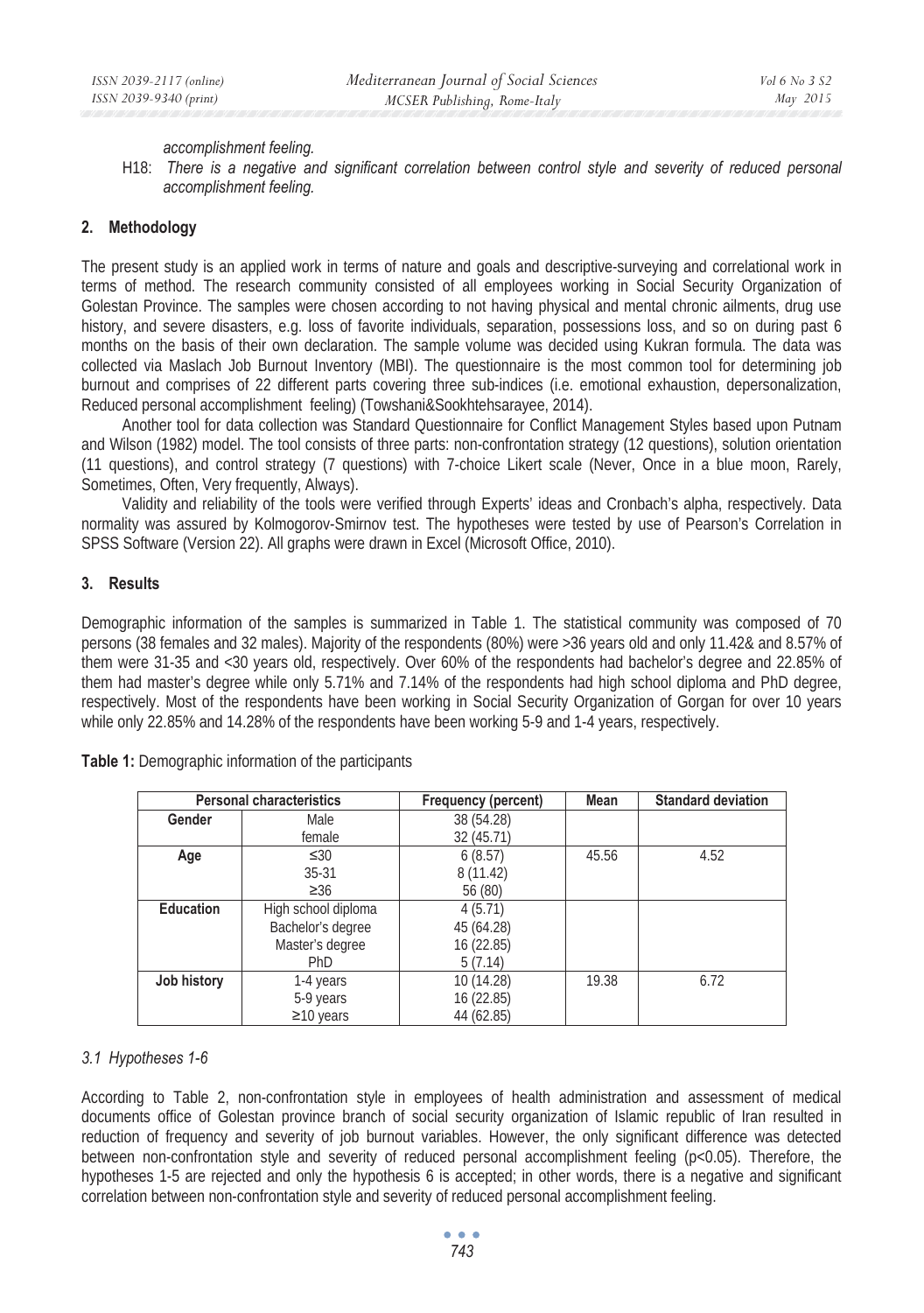|                                      | frequency of<br>emotional<br>exhaustion |      | severity of<br>emotional<br>exhaustion |        | frequency of<br>depersonalization |        |       | severity of<br>depersonalization |        |        | frequency of reduced<br>personal<br>accomplishment<br>feelina |        |       | severity of reduced<br>personal<br>accomplishment<br>feeling |           |               |       |        |
|--------------------------------------|-----------------------------------------|------|----------------------------------------|--------|-----------------------------------|--------|-------|----------------------------------|--------|--------|---------------------------------------------------------------|--------|-------|--------------------------------------------------------------|-----------|---------------|-------|--------|
|                                      |                                         | sig  | Ν                                      |        | sig                               | N      |       | sig                              | Ν      |        | sig                                                           | Ν      |       | sig                                                          | N         |               | sig   | Ν      |
| non-confrontation<br>style attitudes | L60'0-                                  | 0690 | $\sum$                                 | -0.046 | 0.787                             | $\sum$ | 0.061 | O.<br>$\overline{z}$             | $\geq$ | -0.107 | 0.529                                                         | $\sum$ | 0.214 | 0.203                                                        | $\approx$ | $0 + 0.0 - 0$ | 0.006 | $\geq$ |

**Table 2:** Pearson's correlation coefficients for hypotheses 1-6

# *3.2 Hypotheses 7-12*

According to Table 3, solution orientation style in employees of health administration and assessment of medical documents office of Golestan province branch of social security organization of Islamic republic of Iran resulted in reduction of frequency and severity of job burnout variables although no significant differences were detected (p>0.05). So, the hypotheses 7-12 are rejected. In other words, there aren't any significant correlations between solution orientation style and frequency and severity of emotional exhaustion, depersonalization, and reduced personal accomplishment feeling.

|                                                  | frequency of<br>emotional<br>exhaustion |           | severity of<br>emotional<br>exhaustion |             |       | frequency of<br>depersonalization |          |       | severity of<br>depersonalization |          |       |           | frequency of reduced<br>personal<br>accomplishment<br>feeling |       | severity of reduced<br>personal<br>accomplishment<br>feeling |             |       |   |
|--------------------------------------------------|-----------------------------------------|-----------|----------------------------------------|-------------|-------|-----------------------------------|----------|-------|----------------------------------|----------|-------|-----------|---------------------------------------------------------------|-------|--------------------------------------------------------------|-------------|-------|---|
|                                                  |                                         | sia       | Ν                                      |             | sig   | N                                 |          | sia   | Ν                                |          | sig   | Ν         |                                                               | sia   | Ν                                                            |             | sia   | Ν |
| solution orientation<br>style<br>style attitudes | 600'0                                   | 0.95<br>∘ | S                                      | л.<br>0.028 | 0.872 | $\sum$                            | $-0.122$ | 0.470 | 5C                               | $-0.103$ | 0.544 | $\approx$ | -0.112                                                        | 0.509 | $\geq$                                                       | л.<br>0.129 | 0.447 | S |

# *3.3 Hypotheses 13-18*

According to Table 4, control style in employees of health administration and assessment of medical documents office of Golestan province branch of social security organization of Islamic republic of Iran resulted in reduction of frequency and severity of job burnout variables although no significant differences were found (p>0.05). Consequently, the hypotheses 13-18 are rejected. In other words, there aren't any significant correlations between control style and frequency and severity of emotional exhaustion, depersonalization, and reduced personal accomplishment feeling.

|                                 | frequency of<br>emotional<br>exhaustion |              | severity of<br>emotional<br>exhaustion |             | frequency of<br>depersonalization |        |          | severity of<br>depersonalization |   |                    | frequency of reduced<br>personal<br>accomplishment<br>feeling |   |              | severity of reduced<br>personal<br>accomplishment<br>feeling |        |       |                |   |
|---------------------------------|-----------------------------------------|--------------|----------------------------------------|-------------|-----------------------------------|--------|----------|----------------------------------|---|--------------------|---------------------------------------------------------------|---|--------------|--------------------------------------------------------------|--------|-------|----------------|---|
|                                 |                                         | sig          | N                                      |             | sig                               | N      |          | sig                              | N |                    | sig                                                           | N |              | sia                                                          | Ν      |       | sig            | Ν |
| control<br>attitudes<br>l style | 6/0.0                                   | C<br>64<br>خ | $\approx$                              | Ċ<br>-<br>8 | $\circ$<br>.344                   | $\geq$ | 0<br>268 | 0<br>$\sim$<br>—<br>80           | S | C<br>دى<br>ŌΠ<br>◡ | $\circ$<br>030                                                | S | Ò<br>∸<br>43 | $\circ$<br>$00+$                                             | $\geq$ | 6Z0'0 | $\circ$<br>866 | S |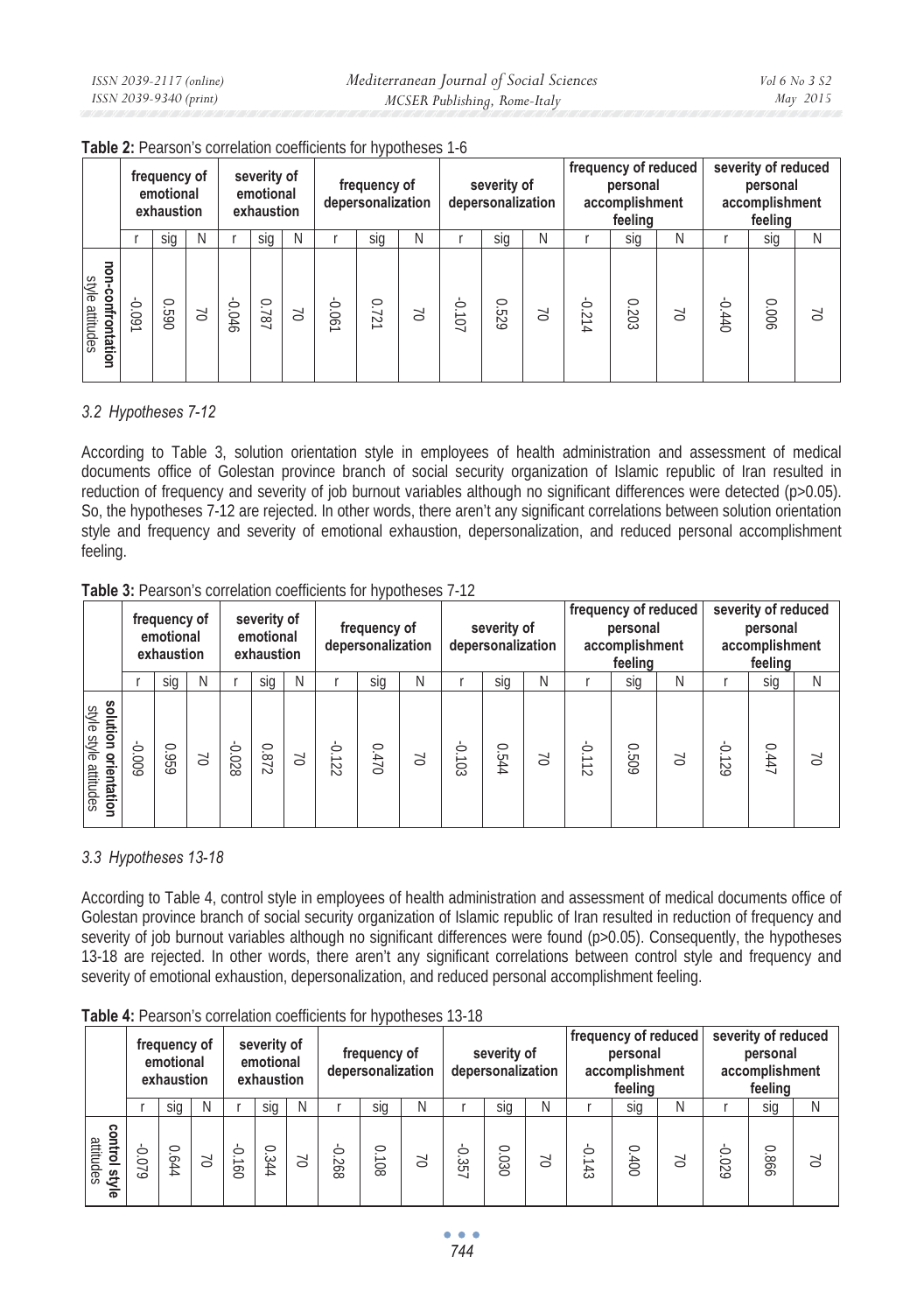### **4. Discussion and Conclusion**

It is very important for managers to be able to confront conflict and manage it. If conflicts are effective, they result in novel and creative thoughts and provide the basis of creative innovation in the organization [13]. As cited by Çınar and Kaban (2012), "If managed well, conflicts can result in creativity, changes, development, and the generation of comfortable and safe climates in organizations rather than being destructive. Thus, conflicts need to be analyzed well and the reasons for them need to be determined and a conflict management method to conform the organization interests needs to be adopted" [14].

Job burnout and its adverse consequences have been widely studied and it has been found that it causes several side effects in different occupational settings [8,11,15-24]. De Caroli&Sagone (2012) stated that burnout has been defined as a kind of interactive anxiety creating the departure by users and a response to a state of strain and discontent which is developed when people consider that the stress they are experiencing cannot be decreased with a positive solution [25]. Maslach and Jackson (1981) presented the most popular definition of burnout and interpreted it as a psychological syndrome with three dimensions: emotional exhaustion which refers to feelings of being emotionally weary by strong contact with other people, depersonalization referring to negative attitudes or uncaring responses toward people, and reduced personal accomplishment which refers to decrease in a person's sense of competence and of successful achievement in working with other people [26 as cited in 16]. Although except between non-confrontation style and severity of reduced personal accomplishment feeling, no other significant correlations were seen between the variables of conflict management and job burnout, taking variables of conflict management into practice resulted in reduction of adverse effects of job burnout. It shows that if employees in an organization try to avoid discussing on the topics which lead to conflict with others, they can have a more productive workplace and it can lead to lower level of job burnout among the employees. It should be noted that it is impossible to consider an organization without any conflict as it naturally exists wherever a few people are interacting with each other. However, it seems necessary to be able to take measures in order to control conflict. According to the results of the present study, when conflict is managed in an organization, it can reduce levels of job burnout; this effect might be through reducing job stress, increasing intimacy between the employees, and elevating productivity in the workplace by all staffs focusing on their responsibilities rather than trying to concentrate on their conflicts. It is recommended that future studies determine the relationship between conflict management styles and job burnout in other occupational settings. Also, it seems important to evaluate how conflict management can result in lower levels of job burnout. Finally, it is recommended to draw a framework to detect and manage conflicts in different organizations.

### **References**

Afzalur Rahim M. (2001) Managing Conflict in Organizations; ISBN 1–56720–262–4.

- Verma, V. K. (1998). Conflict Management; theProject Management Institute Project Management Handbook, Ed Jeffrey Pinto.
- Sepahvand R, Baharvand F., Beiravand R. (2013) Interaction of cultural intelligence and strategies of conflict management; Iranian Journal of Managerial Sciences, no. 29, p. 1-23.
- Koza, K. L., &Dant, R. P. (2007). Effects of relationship climate, control mechanism, and communications on conflict resolution behavior and performance outcomes. Journal of Retailing, 83(3), 279-296.
- Ramirez A.R. (2010). Impact of Cultural Intelligence Level on Conflict Resolution Ability: A Conceptual Model and Research Proposal,Emerging Leadership Journeys, 3(1), 42-56.
- Ahmadi S.A., Safarzadeh H., Hozoori M.J., Dehnavi F. (2013) The role of managers' cultural intelligence in management of conflict among staffs; Iranian Journal of Social Knowledge, vol. 2, no. 3, p. 101-116.
- Pirzadeh A., Alavi S.B. (2010) Relationship between emotional intelligence of managers and conflict management styles for employees in small and average firms; Iranian Journal of Managerial Sciences, vol. 5, no. 20, p. 27-48.
- Meyer, R.M.L., Li, A., Klaristenfeld, J., Gold, J.I. (2014). Pediatric Novice Nurses: Examining Compassion Fatigue as a Mediator between Stress Exposure and Compassion Satisfaction, Burnout, and Job Satisfaction; Journal of Pediatric Nursing, In Press, doi:10.1016/j.pedn.2013.12.008.
- Alarcon, G.M. (2011). A meta-analysis of burnout with job demands, resources, and attitudes; Journal of Vocational Behavior, Vol. 79, No. 2, pp. 549–562.

Khaghanizadeh M, Sirati M, Abdi F, Kaviani H. (2008). Determination of the amount Burnout in NursingStaff. Journal of Behavorial Sciences. *J BehavSci*(JBS); 2(1): 51-9; Full text in Persian.

- Borza, A., Tement S., Zdrehus C., Korunka C. (2012). An overview of a burnout intervention and initial survey results;Procedia Social and Behavioral Sciences, 33: 523-52.
- Iranian Social Security Organization, (2014). Iranian Social Security in a glimpse; Head Office of General Affairs of Iranian Social Security Organization.